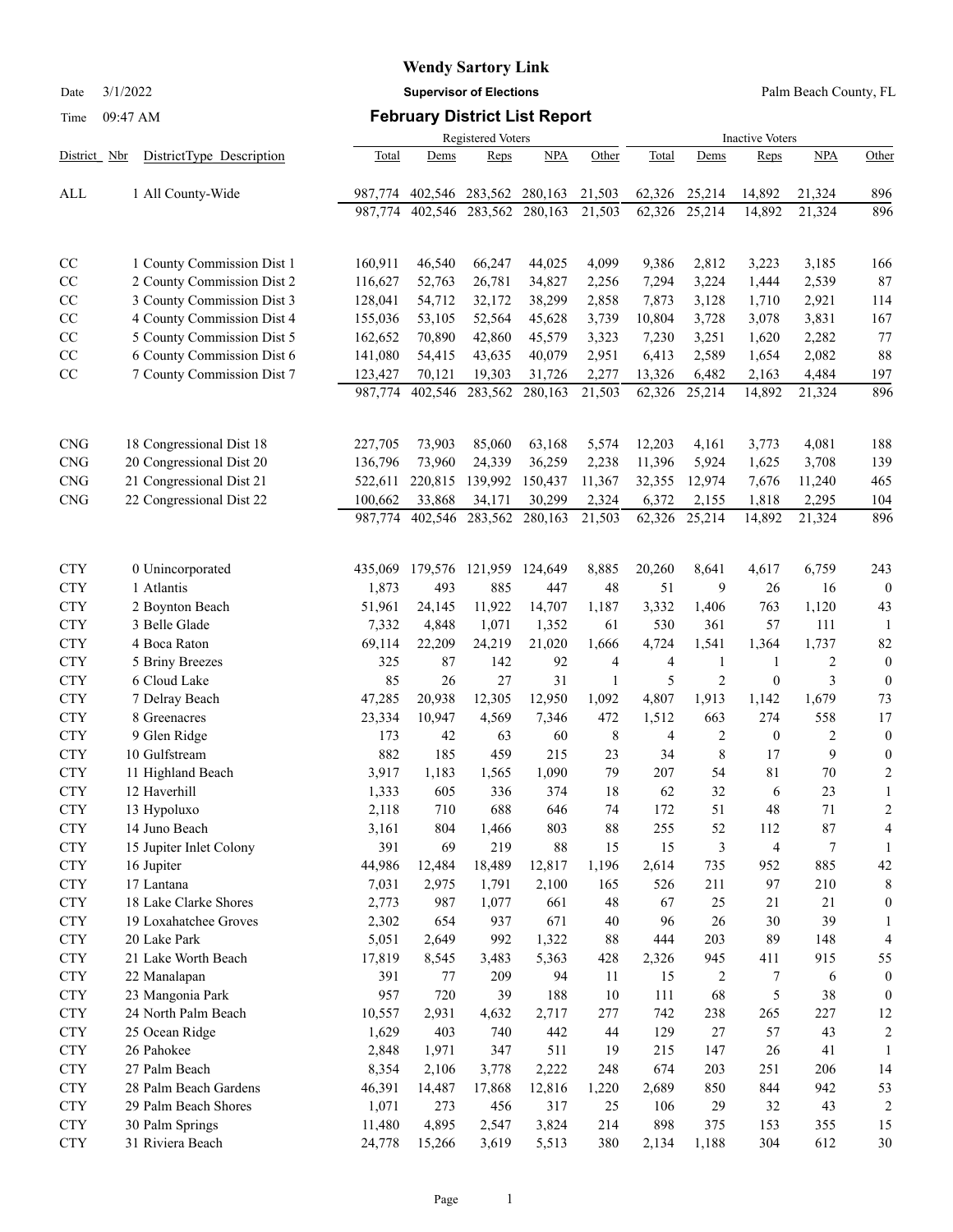Time 09:47 AM **February District List Report**

## **Wendy Sartory Link** Date 3/1/2022 **Supervisor of Elections** Palm Beach County, FL

|                        |                                                    |                    |                    | <b>Registered Voters</b> |                   |                 |                  |                 | <b>Inactive Voters</b> |                 |                  |  |  |  |
|------------------------|----------------------------------------------------|--------------------|--------------------|--------------------------|-------------------|-----------------|------------------|-----------------|------------------------|-----------------|------------------|--|--|--|
| <u>Nbr</u><br>District | DistrictType Description                           | Total              | Dems               | Reps                     | <b>NPA</b>        | Other           | Total            | Dems            | Reps                   | <b>NPA</b>      | Other            |  |  |  |
| <b>CTY</b>             | 32 Royal Palm Beach                                | 27,615             | 11,777             | 7,078                    | 8,168             | 592             | 1,287            | 513             | 297                    | 460             | 17               |  |  |  |
| <b>CTY</b>             | 33 South Bay                                       | 1,513              | 1,185              | 88                       | 228               | 12              | 115              | 93              | 5                      | 17              | $\boldsymbol{0}$ |  |  |  |
| <b>CTY</b>             | 34 South Palm Beach                                | 1,347              | 403                | 516                      | 394               | 34              | 128              | 43              | 41                     | 44              | $\boldsymbol{0}$ |  |  |  |
| <b>CTY</b>             | 35 Tequesta                                        | 4,973              | 1,187              | 2,386                    | 1,291             | 109             | 280              | 72              | 113                    | 90              | 5                |  |  |  |
| <b>CTY</b>             | 36 Village Of Golf                                 | 274                | 37                 | 181                      | 52                | 4               | 13               | $\overline{2}$  | 10                     | 1               | $\boldsymbol{0}$ |  |  |  |
| <b>CTY</b>             | 37 Wellington                                      | 43,131             | 15,180             | 14,146                   | 12,823            | 982             | 2,618            | 853             | 824                    | 903             | 38               |  |  |  |
| <b>CTY</b>             | 38 Westlake                                        | 1,800              | 595                | 583                      | 567               | 55              | 15               | 3               | 9                      | 3               | $\mathbf{0}$     |  |  |  |
| <b>CTY</b>             | 39 West Palm Beach                                 | 70,350             | 33,892             | 15,685                   | 19,192            | 1,581           | 8,110            | 3,624           | 1,537                  | 2,821           | 128              |  |  |  |
|                        |                                                    | 987,774            | 402,546            | 283,562                  | 280,163           | 21,503          | 62,326           | 25,214          | 14,892                 | 21,324          | 896              |  |  |  |
| <b>HSE</b>             | 81 State House Dist 81                             | 116,999            | 50,163             | 31,216                   | 33,332            | 2,288           | 4,815            | 2,198           | 1,036                  | 1,524           | 57               |  |  |  |
| <b>HSE</b>             | 82 State House Dist 82                             | 54,270             | 14,805             | 23,012                   | 15,073            | 1,380           | 3,138            | 878             | 1,172                  | 1,041           | 47               |  |  |  |
| <b>HSE</b>             | 85 State House Dist 85                             | 139,796            | 43,879             | 53,636                   | 38,847            | 3,434           | 6,577            | 2,181           | 2,038                  | 2,245           | 113              |  |  |  |
| <b>HSE</b>             | 86 State House Dist 86                             | 118,220            | 48,568             | 32,855                   | 34,280            | 2,517           | 7,159            | 2,871           | 1,761                  | 2,434           | 93               |  |  |  |
| <b>HSE</b>             | 87 State House Dist 87                             | 74,916             | 32,878             | 16,072                   | 24,613            | 1,353           | 5,512            | 2,375           | 915                    | 2,149           | 73               |  |  |  |
| <b>HSE</b>             | 88 State House Dist 88                             | 103,557            | 61,047             | 14,878                   | 25,858            | 1,774           | 10,849           | 5,433           | 1,568                  | 3,667           | 181              |  |  |  |
| <b>HSE</b>             | 89 State House Dist 89                             | 130,264            | 42,641             | 46,148                   | 38,017            | 3,458           | 11,265           | 3,713           | 3,337                  | 4,034           | 181              |  |  |  |
| <b>HSE</b>             | 90 State House Dist 90                             | 116,263            | 50,957             | 28,642                   | 34,143            | 2,521           | 6,180            | 2,559           | 1,421                  | 2,126           | 74               |  |  |  |
| <b>HSE</b>             | 91 State House Dist 91                             | 133,489            | 57,608             | 37,103                   | 36,000            | 2,778           | 6,831            | 3,006           | 1,644                  | 2,104           | 77               |  |  |  |
|                        |                                                    | 987,774            | 402,546            | 283,562                  | 280,163           | 21,503          | 62,326           | 25,214          | 14,892                 | 21,324          | 896              |  |  |  |
| SB                     | 1 School Board Dist 1                              | 158,072            | 46,062             | 64,776                   | 43,232            | 4,002           | 8,998            | 2,707           | 3,071                  | 3,059           | 161              |  |  |  |
| SB                     | 2 School Board Dist 2                              | 108,201            | 47,831             | 25,788                   | 32,566            | 2,016           | 6,619            | 2,935           | 1,284                  | 2,322           | 78               |  |  |  |
| <b>SB</b>              | 3 School Board Dist 3                              | 164,843            | 74,862             | 41,466                   | 45,050            | 3,465           | 7,026            | 3,205           | 1,552                  | 2,201           | 68               |  |  |  |
| <b>SB</b>              | 4 School Board Dist 4                              | 145,348            | 55,088             | 44,491                   | 42,078            | 3,691           | 11,817           | 4,240           | 3,175                  | 4,204           | 198              |  |  |  |
| SB                     | 5 School Board Dist 5                              | 153,388            | 55,461             | 47,656                   | 46,937            | 3,334           | 8,755            | 3,170           | 2,298                  | 3,152           | 135              |  |  |  |
| SB                     | 6 School Board Dist 6                              | 135,488            | 52,682             | 41,330                   | 38,646            | 2,830           | 6,294            | 2,557           | 1,611                  | 2,045           | 81               |  |  |  |
| SB                     | 7 School Board Dist 7                              | 122,434<br>987,774 | 70,560<br>402,546  | 18,055<br>283,562        | 31,654<br>280,163 | 2,165<br>21,503 | 12,817<br>62,326 | 6,400<br>25,214 | 1,901<br>14,892        | 4,341<br>21,324 | 175<br>896       |  |  |  |
|                        |                                                    |                    |                    |                          |                   |                 |                  |                 |                        |                 |                  |  |  |  |
| <b>SEN</b>             | 25 State Senate Dist 25                            | 31,665             | 10,427             | 11,879                   | 8,704             | 655             | 1,086            | 476             | 271                    | 320             | 19               |  |  |  |
| <b>SEN</b>             | 29 State Senate Dist 29                            | 269,433            | 102,469            | 82,334                   | 78,850            | 5,780           | 14,583           | 5,576           | 3,846                  | 4,957           | 204              |  |  |  |
| <b>SEN</b>             | 30 State Senate Dist 30<br>31 State Senate Dist 31 |                    | 352,121 139,888    | 107,315                  | 97,009            | 7,909           | 24,579           | 9,963           | 5,962                  | 8,286           | 368<br>305       |  |  |  |
| <b>SEN</b>             |                                                    | 334,555<br>987,774 | 149,762<br>402,546 | 82,034<br>283,562        | 95,600<br>280,163 | 7,159<br>21,503 | 22,078<br>62,326 | 9,199<br>25,214 | 4,813<br>14,892        | 7,761<br>21,324 | 896              |  |  |  |
| TAC                    | 1 Acme Improvement District                        | 36,523             | 12,811             | 12,187                   | 10,710            | 815             | 2,224            | 726             | 693                    | 768             | 37               |  |  |  |
|                        |                                                    | 36,523             | 12,811             | 12,187                   | 10,710            | 815             | 2,224            | 726             | 693                    | 768             | 37               |  |  |  |
|                        |                                                    |                    |                    |                          |                   |                 |                  |                 |                        |                 |                  |  |  |  |
| TBC                    | 1 Briger Comm Dev Dist                             | 1,217              | 724                | 117                      | 360               | 16              | 42<br>42         | 23              | 4                      | 14              | 1                |  |  |  |
|                        |                                                    | 1,217              | 724                | 117                      | 360               | 16              |                  | $\overline{23}$ | $\overline{4}$         | $\overline{14}$ |                  |  |  |  |
| TBT                    | 1 Boca Raton Taxing Dist                           | 92,620             | 31,234             | 31,253                   | 27,989            | 2,144           | 6,029            | 2,046           | 1,699                  | 2,183           | 101              |  |  |  |
|                        |                                                    | 92,620             | 31,234             | 31,253                   | 27,989            | 2,144           | 6,029            | 2,046           | 1,699                  | 2,183           | 101              |  |  |  |
| TBV                    | 1 Boynton Village Comm Dist                        | 791                | 312                | 220                      | 226               | 33              | 42               | 15              | 13                     | 13              | 1                |  |  |  |
|                        |                                                    | 791                | 312                | 220                      | 226               | $\overline{33}$ | $42\,$           | 15              | 13                     | 13              |                  |  |  |  |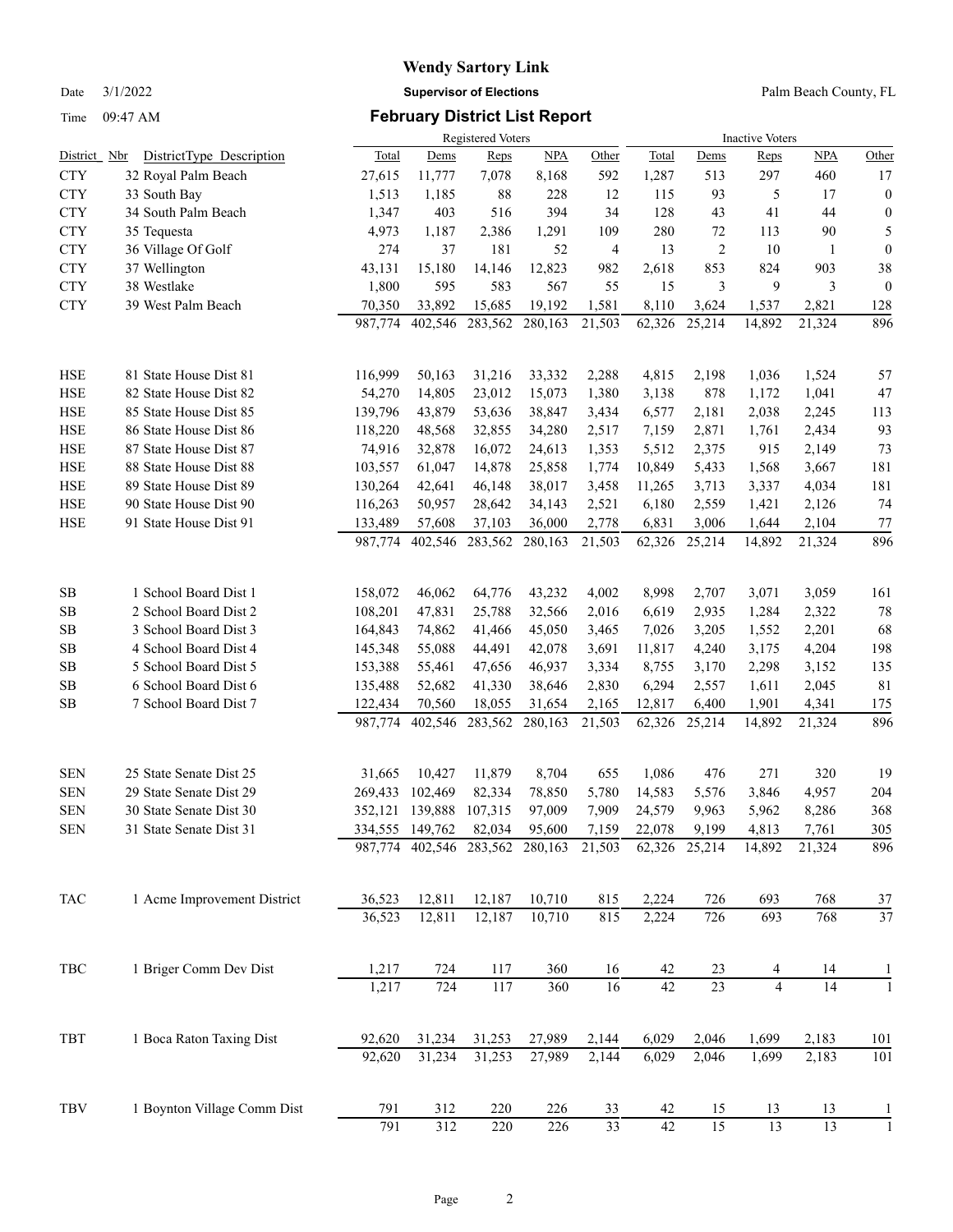Date 3/1/2022 **Supervisor of Elections** Palm Beach County, FL

| Time                     | 09:47 AM                         |                  |                         |                   | <b>February District List Report</b> |                  |                 |                  |                        |                 |                                                                                                                                                                                                              |
|--------------------------|----------------------------------|------------------|-------------------------|-------------------|--------------------------------------|------------------|-----------------|------------------|------------------------|-----------------|--------------------------------------------------------------------------------------------------------------------------------------------------------------------------------------------------------------|
|                          |                                  |                  |                         | Registered Voters |                                      |                  |                 |                  | <b>Inactive Voters</b> |                 |                                                                                                                                                                                                              |
| District Nbr             | DistrictType Description         | Total            | Dems                    | Reps              | NPA                                  | Other            | Total           | Dems             | Reps                   | NPA             | Other                                                                                                                                                                                                        |
| <b>TEN</b>               | 1 Lox Environ Imprv Dist         | 65,327           | 17,745                  | 27,862            | 18,085                               | 1,635            | 3,539           | 970              | 1,335                  | 1,179           |                                                                                                                                                                                                              |
|                          |                                  | 65,327           | 17,745                  | 27,862            | 18,085                               | 1,635            | 3,539           | 970              | 1,335                  | 1,179           | 55                                                                                                                                                                                                           |
| <b>TGA</b>               | 1 Greenacres Annexation Question | $\boldsymbol{0}$ | $\boldsymbol{0}$        | $\boldsymbol{0}$  | $\boldsymbol{0}$                     | $\boldsymbol{0}$ |                 | $\boldsymbol{0}$ | 0                      | 0               |                                                                                                                                                                                                              |
|                          |                                  | $\Omega$         | $\Omega$                | $\theta$          | $\theta$                             | $\theta$         | $\theta$        | $\Omega$         | $\theta$               | $\theta$        | $\overline{0}$                                                                                                                                                                                               |
| THC                      | 1 Hamal Comm Dev Dist            | 2,404            | 1,215                   | 412               | 723                                  | 54               | 132             | 64               | 22                     | 44              |                                                                                                                                                                                                              |
|                          |                                  | 2,404            | 1,215                   | 412               | 723                                  | $\overline{54}$  | 132             | 64               | 22                     | 44              |                                                                                                                                                                                                              |
| THY                      | 1 Hypo Haverhill Comm Dist       | 638              | 306                     | 104               | 210                                  | 18               | 13              | 5                | 5                      | 3               | $\boldsymbol{0}$                                                                                                                                                                                             |
|                          |                                  | 638              | 306                     | 104               | 210                                  | $\overline{18}$  | 13              | $\overline{5}$   | $\overline{5}$         | $\overline{3}$  | <u>55</u><br>$\boldsymbol{0}$<br>$\frac{2}{2}$<br>$\overline{0}$<br>13<br>$\overline{13}$<br>$\boldsymbol{0}$<br>$\boldsymbol{0}$<br>82<br>$\overline{82}$<br>430<br>430<br>1<br>140<br>140<br>$\frac{0}{0}$ |
| TIT                      | 1 Indian Trail Imprv Dist        | 35,598           | 11,588                  | 12,709            | 10,531                               | 770              | 896             | 332              | 245                    | 306             |                                                                                                                                                                                                              |
|                          |                                  | 35,598           | 11,588                  | 12,709            | 10,531                               | $\overline{770}$ | 896             | 332              | 245                    | 306             |                                                                                                                                                                                                              |
| $\ensuremath{{\rm TJC}}$ | 1 Journeys Comm Dev Dist         | 1,163            | 429                     | 339               | 375                                  | $20\,$           | 51              | 17               | 13                     | 21              |                                                                                                                                                                                                              |
|                          |                                  | 1,163            | 429                     | 339               | 375                                  | $\overline{20}$  | $\overline{51}$ | $\overline{17}$  | $\overline{13}$        | $\overline{21}$ |                                                                                                                                                                                                              |
| TJI                      | 1 Jupiter Inlet Dist             | 95,262           | 25,797                  | 40,852            | 26,242                               | 2,371            | 4,972           | 1,399            | 1,824                  | 1,667           |                                                                                                                                                                                                              |
|                          |                                  | 95,262           | 25,797                  | 40,852            | 26,242                               | 2,371            | 4,972           | 1,399            | 1,824                  | 1,667           |                                                                                                                                                                                                              |
| TLI                      | 1 Library District               |                  | 658,238 259,907         |                   | 196,526 187,740                      | 14,065           | 33,257          | 13,237           | 8,413                  | 11,177          |                                                                                                                                                                                                              |
|                          |                                  |                  | 658,238 259,907 196,526 |                   | 187,740                              | 14,065           | 33,257          | 13,237           | 8,413                  | 11,177          |                                                                                                                                                                                                              |
| <b>TMC</b>               | 1 Monterey Comm Dev Dist         | 470              | 208                     | $87\,$            | 157                                  | 18               | 20              | 11               | 2                      | 6               |                                                                                                                                                                                                              |
|                          |                                  | 470              | 208                     | 87                | 157                                  | $\overline{18}$  | 20              | $\overline{11}$  | $\overline{2}$         | 6               |                                                                                                                                                                                                              |
| TMH                      | 1 Marsh Harbour Comm Dev         | 570              | 397                     | 30                | 136                                  |                  | 44              | 27               |                        | 15              |                                                                                                                                                                                                              |
|                          |                                  | 570              | 397                     | 30                | 136                                  | $\boldsymbol{7}$ | $\overline{44}$ | $\overline{27}$  | 1                      | 15              |                                                                                                                                                                                                              |
| TNI                      | 1 Northern Imprv Dist            | 129,216          | 46,847                  | 43,195            | 36,031                               | 3,143            | 8,406           | 3,115            | 2,286                  | 2,865           |                                                                                                                                                                                                              |
|                          |                                  | 129,216          | 46,847                  | 43,195            | 36,031                               | 3,143            | 8,406           | 3,115            | 2,286                  | 2,865           |                                                                                                                                                                                                              |
| <b>TOO</b>               | 1 Osprey Oaks Comm Dev           | 444              | 174                     | 123               | 138                                  | 9                |                 |                  | $rac{2}{2}$            |                 |                                                                                                                                                                                                              |
|                          |                                  | 444              | 174                     | $\overline{123}$  | 138                                  | $\overline{9}$   | $\overline{7}$  | $\overline{4}$   |                        |                 |                                                                                                                                                                                                              |
| TOP                      | 1 Old Palm Comm Dev              | 419              | 61                      | 257               | 90                                   | 11               | 5               | $\overline{c}$   |                        |                 |                                                                                                                                                                                                              |
|                          |                                  | 419              | $\overline{61}$         | 257               | 90                                   | $\overline{11}$  | $\overline{5}$  | $\overline{2}$   | $\mathbf{1}$           | $\mathbf{1}$    |                                                                                                                                                                                                              |
| <b>TPC</b>               | 1 Plantation Comm Dev Dist       | 1,435            | 564                     | 393               | 449                                  | 29               | 33              | 19               | 6                      | 8               | $\boldsymbol{0}$                                                                                                                                                                                             |
|                          |                                  | 1,435            | 564                     | 393               | 449                                  | $\overline{29}$  | $\overline{33}$ | 19               | $\sqrt{6}$             | $\overline{8}$  | $\boldsymbol{0}$                                                                                                                                                                                             |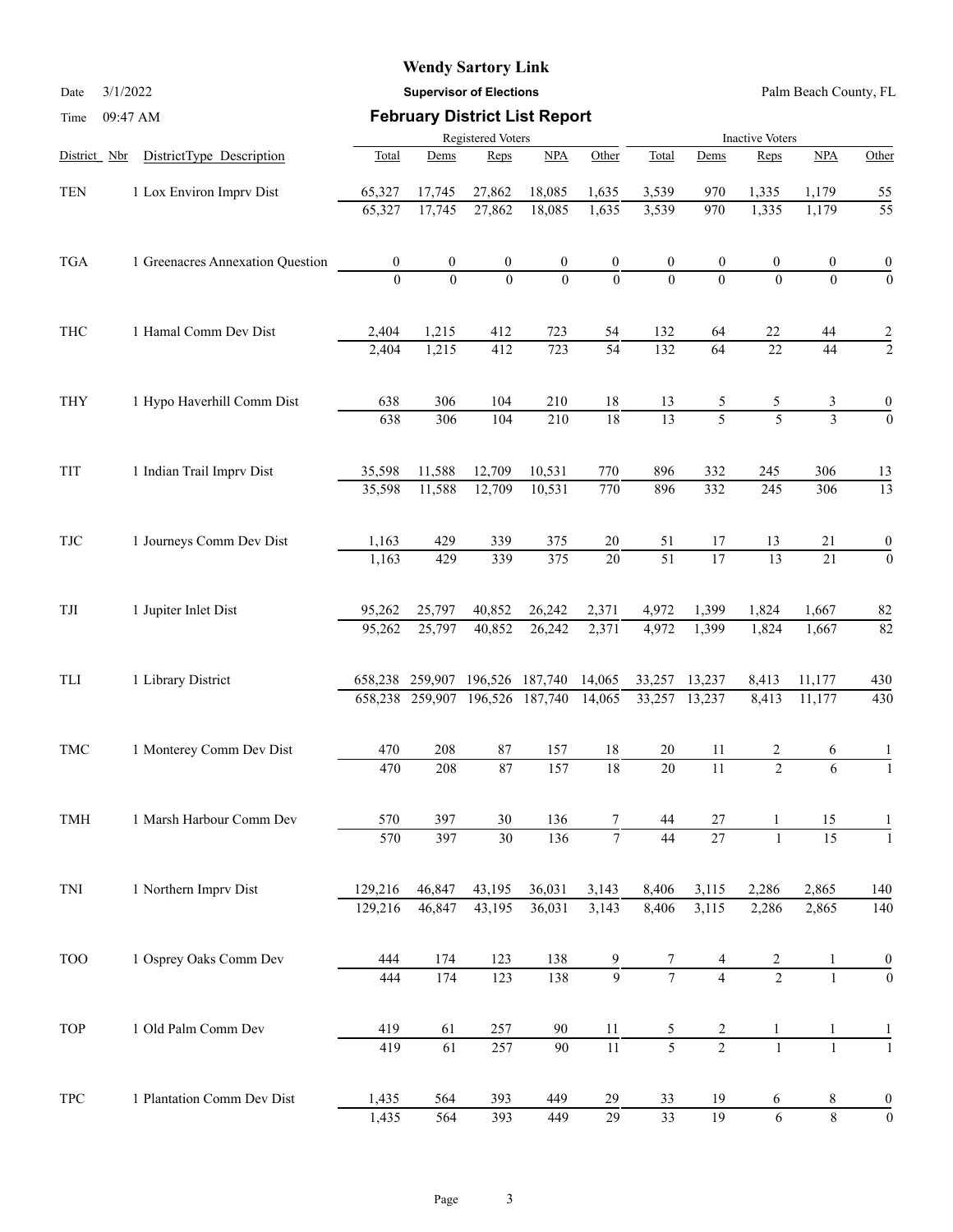Date 3/1/2022 **Supervisor of Elections** Palm Beach County, FL

| Time                     | 09:47 AM                  | <b>February District List Report</b>                                                                                                                                                                                                                                          |                  |                   |                  |                        |                 |                               |                          |                                                                                                                                                                                                                                                                       |                    |  |
|--------------------------|---------------------------|-------------------------------------------------------------------------------------------------------------------------------------------------------------------------------------------------------------------------------------------------------------------------------|------------------|-------------------|------------------|------------------------|-----------------|-------------------------------|--------------------------|-----------------------------------------------------------------------------------------------------------------------------------------------------------------------------------------------------------------------------------------------------------------------|--------------------|--|
|                          |                           |                                                                                                                                                                                                                                                                               |                  | Registered Voters |                  | <b>Inactive Voters</b> |                 |                               |                          |                                                                                                                                                                                                                                                                       |                    |  |
| District Nbr             | DistrictType Description  | Total                                                                                                                                                                                                                                                                         | Dems             | Reps              | NPA              | Other                  | Total           | Dems                          | Reps                     |                                                                                                                                                                                                                                                                       | Other              |  |
| <b>TPO</b>               | 1 Port Of Palm Beach      | 308,175                                                                                                                                                                                                                                                                       | 133,167          | 84,685            | 83,795           | 6,528                  | 21,931          | 9,565                         | 4,810                    | 7,234                                                                                                                                                                                                                                                                 | 322                |  |
|                          |                           |                                                                                                                                                                                                                                                                               | 308,175 133,167  | 84,685            | 83,795           | 6,528                  | 21,931          | 9,565                         | 4,810                    | 7,234                                                                                                                                                                                                                                                                 | 322                |  |
| TRC                      | 1 Renaissance Comm Dev    | 1,783                                                                                                                                                                                                                                                                         | 682              | 422               | 618              | 61                     | 203             | 70                            | 45                       | 86                                                                                                                                                                                                                                                                    | 2                  |  |
|                          |                           | 1,783                                                                                                                                                                                                                                                                         | 682              | 422               | 618              | 61                     | 203             | $\overline{70}$               | 45                       | NPA<br>86<br>10<br>10<br>3<br>$\overline{3}$<br>24<br>24<br>28<br>28<br>6<br>6<br>19<br>19<br>8<br>$\overline{8}$<br>16<br>302<br>236<br>325<br>257<br>$111\,$<br>1,737<br>2<br>$\mathfrak{Z}$<br>1,679<br>558<br>2<br>9<br>$70\,$<br>$23\,$<br>$71\,$<br>$87\,$<br>7 | $\overline{c}$     |  |
| <b>TSB</b>               | 1 Sonoma Bay Comm Dev     | 433                                                                                                                                                                                                                                                                           | 274              | $38\,$            | 117              | 4                      | 53              | 37                            | 6                        |                                                                                                                                                                                                                                                                       | 0                  |  |
|                          |                           | 433                                                                                                                                                                                                                                                                           | 274              | 38                | 117              | $\overline{4}$         | $\overline{53}$ | $\overline{37}$               | 6                        |                                                                                                                                                                                                                                                                       | $\overline{0}$     |  |
| <b>TSI</b>               | 1 Seminole Imprv Dist     | 1,800<br>1,005<br>1,474<br>1,168<br>657<br>14,502<br>22 Boynton Beach Dist 2<br>11,647<br>23 Boynton Beach Dist 3<br>13,066<br>24 Boynton Beach Dist 4<br>12,746<br>7,332<br>69,114<br>325<br>85<br>47,285<br>23,334<br>173<br>882<br>3,917<br>1,333<br>2,118<br>3,161<br>391 | 595              | 583               | 567              | 55                     | 15              | 3                             | 9                        |                                                                                                                                                                                                                                                                       | 0                  |  |
|                          |                           | 1,800                                                                                                                                                                                                                                                                         | $\overline{595}$ | 583               | 567              | $\overline{55}$        | $\overline{15}$ | $\overline{3}$                | $\overline{9}$           |                                                                                                                                                                                                                                                                       | $\overline{0}$     |  |
| <b>TTC</b>               | 1 Terracina Comm Dev Dist | 1,005                                                                                                                                                                                                                                                                         | 559              | 146               | 280              | 20                     | 68              | 35                            | 9                        |                                                                                                                                                                                                                                                                       | 0                  |  |
|                          |                           |                                                                                                                                                                                                                                                                               | 559              | 146               | 280              | $\overline{20}$        | 68              | $\overline{35}$               | $\overline{9}$           |                                                                                                                                                                                                                                                                       | $\overline{0}$     |  |
| <b>TTO</b>               | 1 Thousand Comm Dev Dist  | 1,474                                                                                                                                                                                                                                                                         | 886              | 185               | 376              | 27                     | 79              | 46                            | 4                        |                                                                                                                                                                                                                                                                       |                    |  |
|                          |                           |                                                                                                                                                                                                                                                                               | 886              | 185               | 376              | $\overline{27}$        | 79              | 46                            | $\overline{4}$           |                                                                                                                                                                                                                                                                       |                    |  |
| <b>TVC</b>               | 1 Vista Comm Dev Dist     | 359                                                                                                                                                                                                                                                                           | 167              | 60                | 119              | 13                     | 16              | 9                             | 1                        |                                                                                                                                                                                                                                                                       | 0                  |  |
|                          |                           | 359                                                                                                                                                                                                                                                                           | 167              | 60                | 119              | $\overline{13}$        | $\overline{16}$ | $\overline{9}$                | $\mathbf{1}$             |                                                                                                                                                                                                                                                                       | $\overline{0}$     |  |
| $\operatorname{TWC}$     | 1 Winston Comm Dev Dist   | 1,168                                                                                                                                                                                                                                                                         | 400              | 351               | 384              | 33                     | 69              | 19                            | 31                       |                                                                                                                                                                                                                                                                       | 0                  |  |
|                          |                           |                                                                                                                                                                                                                                                                               | 400              | 351               | 384              | $\overline{33}$        | 69              | $\overline{19}$               | $\overline{31}$          |                                                                                                                                                                                                                                                                       | $\boldsymbol{0}$   |  |
| TWP                      | 1 Wyndam Park Comm Dev    | 657                                                                                                                                                                                                                                                                           | 364              | 78                | 205              | $10\,$                 | 21              | 9                             | 3                        |                                                                                                                                                                                                                                                                       |                    |  |
|                          |                           |                                                                                                                                                                                                                                                                               | 364              | 78                | $\overline{205}$ | $\overline{10}$        | $\overline{21}$ | 9                             | $\overline{3}$           |                                                                                                                                                                                                                                                                       |                    |  |
| WRD                      | 11 Ward 1                 | 1,873                                                                                                                                                                                                                                                                         | 493              | 885               | 447              | 48                     | 51              | 9                             | 26                       |                                                                                                                                                                                                                                                                       | 0                  |  |
| <b>WRD</b>               | 21 Boynton Beach Dist 1   |                                                                                                                                                                                                                                                                               | 6,177            | 3,783             | 4,129            | 413                    | 903             | 366                           | 223                      |                                                                                                                                                                                                                                                                       | 12                 |  |
| <b>WRD</b>               |                           |                                                                                                                                                                                                                                                                               | 6,813            | 1,743             | 2,905            | 186                    | 751             | 388                           | 117                      |                                                                                                                                                                                                                                                                       | 10                 |  |
| <b>WRD</b><br><b>WRD</b> |                           |                                                                                                                                                                                                                                                                               | 5,470            | 3,498             | 3,772            | 326                    | 927<br>751      | 346                           | 245                      |                                                                                                                                                                                                                                                                       | 11                 |  |
|                          | 31 Ward 1                 |                                                                                                                                                                                                                                                                               | 5,685            | 2,898             | 3,901            | 262<br>61              | 530             | 306<br>361                    | 178<br>57                |                                                                                                                                                                                                                                                                       | 10                 |  |
| <b>WRD</b><br><b>WRD</b> | 41 Ward 1                 |                                                                                                                                                                                                                                                                               | 4,848            | 1,071             | 1,352<br>21,020  |                        |                 |                               |                          |                                                                                                                                                                                                                                                                       | 1                  |  |
| <b>WRD</b>               | 51 Ward 1                 |                                                                                                                                                                                                                                                                               | 22,209<br>$87\,$ | 24,219<br>142     | 92               | 1,666                  | 4,724           | 1,541<br>1                    | 1,364<br>$\mathbf{1}$    |                                                                                                                                                                                                                                                                       | 82<br>$\mathbf{0}$ |  |
| <b>WRD</b>               | 61 Ward 1                 |                                                                                                                                                                                                                                                                               | $26\,$           | $27\,$            | 31               | 4<br>$\mathbf{1}$      | 4<br>5          | $\sqrt{2}$                    | $\boldsymbol{0}$         |                                                                                                                                                                                                                                                                       | $\theta$           |  |
| <b>WRD</b>               | 71 Ward 1                 |                                                                                                                                                                                                                                                                               | 20,938           | 12,305            | 12,950           | 1,092                  | 4,807           | 1,913                         |                          |                                                                                                                                                                                                                                                                       | 73                 |  |
| <b>WRD</b>               | 81 Ward 1                 |                                                                                                                                                                                                                                                                               |                  |                   |                  |                        |                 | 663                           | 1,142<br>274             |                                                                                                                                                                                                                                                                       | 17                 |  |
| <b>WRD</b>               | 91 Ward 1                 |                                                                                                                                                                                                                                                                               | 10,947<br>$42\,$ | 4,569             | 7,346<br>60      | 472                    | 1,512           |                               |                          |                                                                                                                                                                                                                                                                       | $\theta$           |  |
| <b>WRD</b>               | 101 Ward 1                |                                                                                                                                                                                                                                                                               | 185              | 63<br>459         | 215              | $\,$ 8 $\,$<br>23      | 4<br>34         | $\overline{c}$<br>$\,$ 8 $\,$ | $\boldsymbol{0}$<br>17   |                                                                                                                                                                                                                                                                       | 0                  |  |
| <b>WRD</b>               | 111 Ward 1                |                                                                                                                                                                                                                                                                               | 1,183            | 1,565             | 1,090            | 79                     | $207\,$         | 54                            | $81\,$                   |                                                                                                                                                                                                                                                                       |                    |  |
| <b>WRD</b>               | 121 Ward 1                |                                                                                                                                                                                                                                                                               | 605              | 336               | 374              | 18                     | 62              | 32                            | 6                        |                                                                                                                                                                                                                                                                       |                    |  |
| <b>WRD</b>               | 131 Ward 1                |                                                                                                                                                                                                                                                                               | 710              | 688               | 646              | 74                     | 172             | 51                            | 48                       |                                                                                                                                                                                                                                                                       |                    |  |
| <b>WRD</b>               | 141 Ward 1                |                                                                                                                                                                                                                                                                               | 804              | 1,466             | 803              | $88\,$                 | 255             | 52                            | 112                      |                                                                                                                                                                                                                                                                       |                    |  |
| <b>WRD</b>               | 151 Ward 1                |                                                                                                                                                                                                                                                                               | 69               | 219               | $88\,$           | 15                     | 15              | $\mathfrak{Z}$                | $\overline{\mathcal{L}}$ |                                                                                                                                                                                                                                                                       |                    |  |
|                          |                           |                                                                                                                                                                                                                                                                               |                  |                   |                  |                        |                 |                               |                          |                                                                                                                                                                                                                                                                       |                    |  |